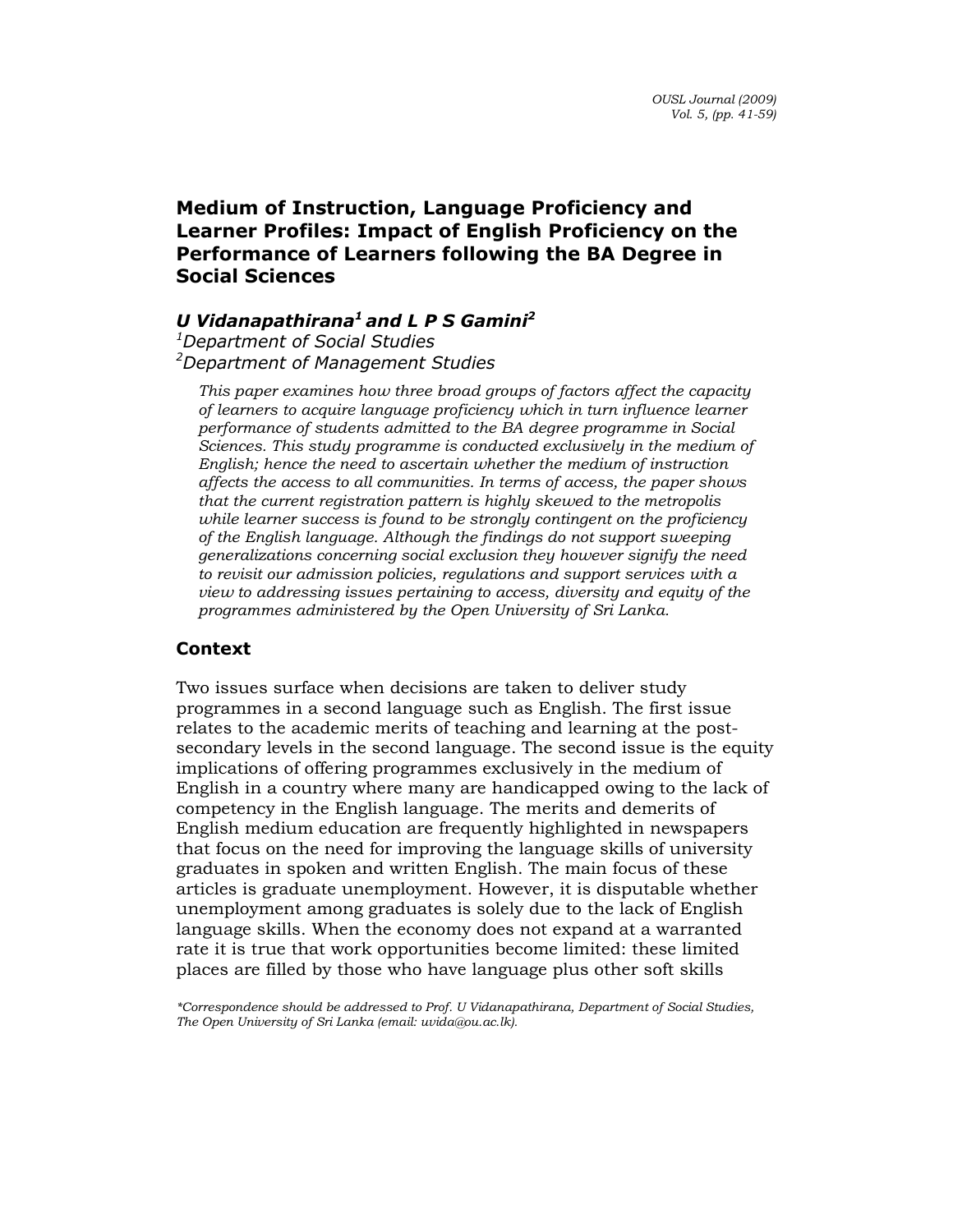demanded by employers. This argument is known as the "demand deficiency hypothesis". Nonetheless, universities in general and the Arts faculties of our universities in particular should share part of the blame for not paying attention to the needs and nuances of the employment market (Raheem & Gunasekera, 1996). These needs were taken into consideration by the course planners of the BA degree programme in the 1990s.

The issue of equity and access is fundamental to Open Distance Learning (Swamy, 2002 & Dikshit, 2002). In this context our main mandate is expanding the outreach of educational opportunities to those who are excluded owing to geographic, social, economic, cultural and language barriers (Goel, 2002). As Goel rightly pointed out:

" … the world is divided between rich and poor nations and this disparity is largely due to iniquitous access to education" (Goel, 2002, pp. 35).

In this context, delivering study programmes exclusively in the medium of English in a country where English language training has suffered owing to years of neglect can be problematic. Currently, only those in the urban areas have access to high quality education in the English medium. To deline study programmes exclusively in the medium of English is discriminatory not only to the learners who are socially and educationally deprived but also to the language teachers from whom an unrealistically high level of competency is expected.

Therefore it may be argued that the introduction of a programme in English solely to suit "market needs" could have a high probability of undermining the entitlement of educational opportunities for the majority of prospective learners. Further, a mixture of socio-cultural, economic, political and psychological issues aggravate this situation when learners who are less proficient in English compete with others who have better English language skills. If one accepts the view that ODL has a bounden duty to increase outreach and expand educational opportunities to those segments that are deprived, then there is a need for us to examine whether there is a "language barrier" and how serious its implications are.

The designers of the BA degree programme of Social Sciences in the mid-1990s were not unaware of these issues when the decision was taken to offer this programme solely in the medium of English. This was despite strong objections by different lobbies to reverse this decision right from its inception. The arguments were weighed carefully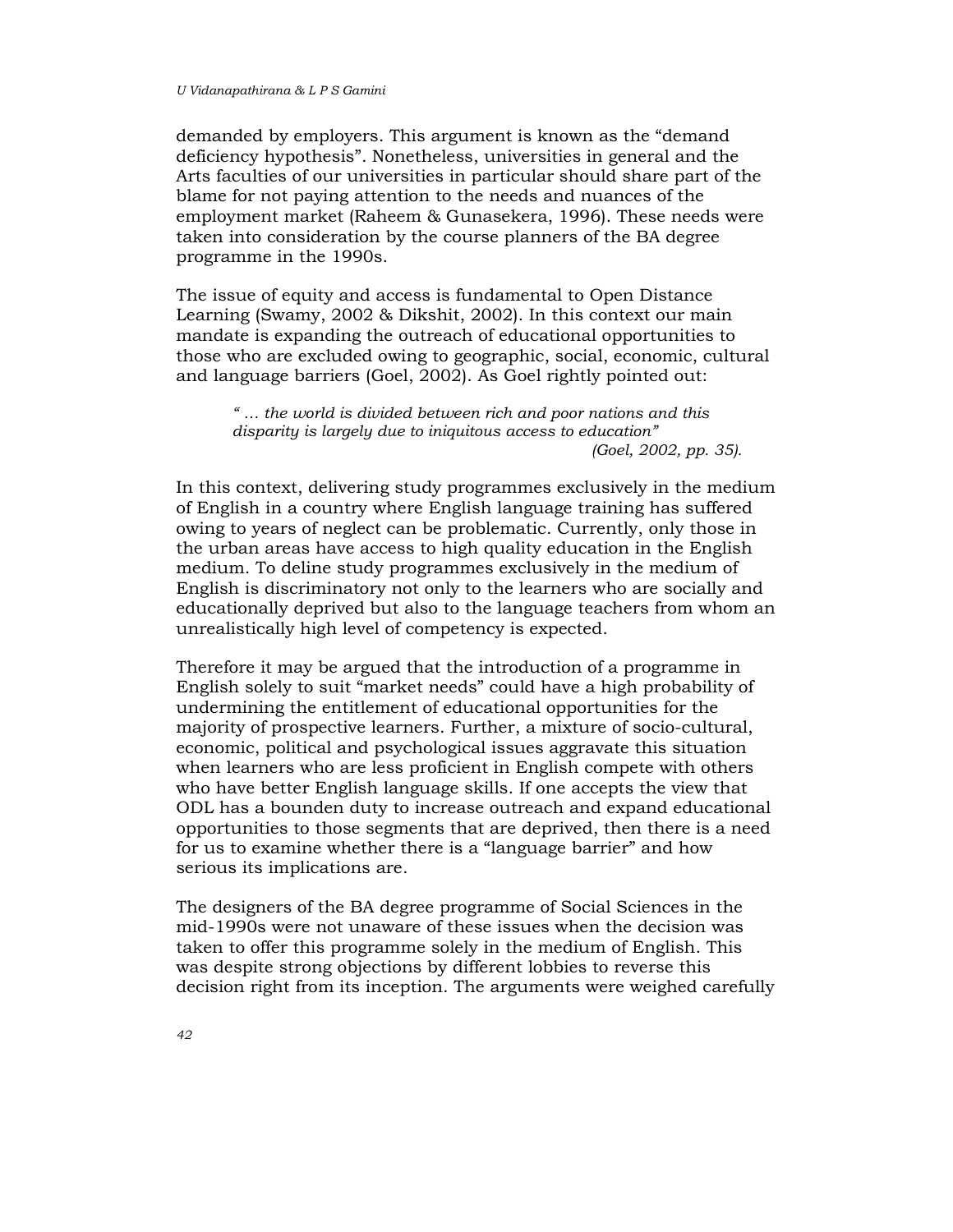using the limited information and very specific measures were taken by the Departments of Social Studies and Language Studies to mitigate the possible negative effects. The programme has been in existence for more than a decade and many batches have passed out while the intake has gradually increased. It is therefore opportune to test some of the assumptions which were made at the time of launching this programme in the mid 1990s in the light of the foregoing observations.

What were these assumptions? First, it was believed that a degree in the medium of English would have a better appeal in the eyes of the public as well as the University Grants Commission. The private sector which was consulted on the employability of graduates also held the same view. Second, it was presumed that with the substantial support offered by the Language Studies Department, these learners would be able to improve their language proficiency adequately. Third, as only a coterie of Colombo based students had opportunities to study in the medium of English, this programme would fill the void arising from the non-availability of opportunities for the underprivileged sections of Sri Lankan society. These were bona-fide expectations and assumptions. The Departments of Social Studies and Language Studies, were in fact, trying to "light" that proverbial "candle" without cursing the darkness.

It is these assumptions and expectations that we attempt to question and, if necessary, to revisit the original concept. Unfortunately, this study postulates that the third assumption is not proved correct. Many potential learners are deprived of opportunities to follow the BA programme due to their low proficiency in English. One group of learners who suffer is the learners who fail to acquire minimum marks for English at the admission test. This group belonging to the most underprivileged class was totally excluded. The second category of learners is those who managed to pass the admission test but found their language proficiency inadequate to follow the programme successfully. While some of them drop out the others failed to secure high grades to secure "good passes". In University jargon a good pass is either a first class or an upper second or a lower second in descending order.

This postulation is vindicated by the hunger for higher education among Sri Lankan youth who annually register in large numbers for external degree programmes of conventional universities. On the average more than 100,000 students register every year to pursue undergraduate studies offered by the external degree units of the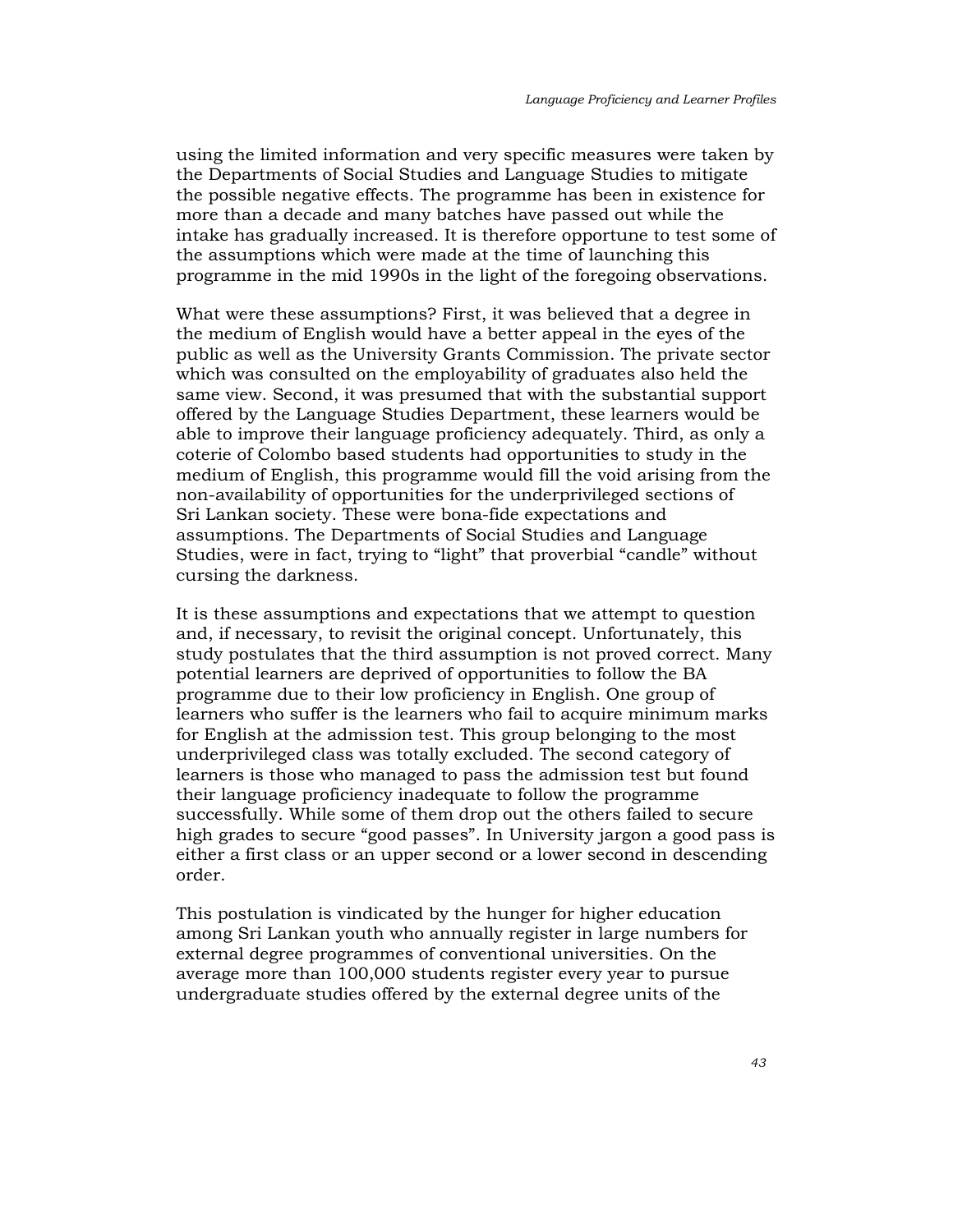conventional universities. These schemes have become money spinners to both Universities and to those university teachers who provide private tuition to these students. This is despite the appallingly low success rate in the external degree programmes. Another category includes those who could not enroll because the programme is effectively administered in the Colombo region only; in fact hardly any students enroll for this programme in the regional centres such as Matara. Those who enroll have also to attend day classes in Colombo which creates a considerable geographic barrier. Hence it poses the question whether this situation has produced a manifestation of a socalled 'artificial barrier' that prevents access to and success in education. To the extent that it goes against the explicit objectives of the programme this is an "artificial barrier" while its implications are considered it's real barrier.

This paper recognizes that there are other factors such as the quality of study material and instructional support, level of difficulty of examination papers and the standards of the marking schemes that have a bearing on the examination performance of those who are lessprivileged. Besides, individual, social, cultural and economic conditions also influence learner success. Thus the language issue has much wider socio-political and economic implications. However, this paper restricts its scope to those matters that are directly associated with the medium of instruction.

The paper first introduces the topic, followed by a brief discussion on methodological issues, and then deals with the primary and secondary data to explore whether the medium of English has significantly affected learner performance. In conclusion it examines the implications of the findings of this study.

## Literature Review

The acquisition of second language proficiency in the context of higher education is an area that has been examined extensively (Yang et al, 2003; Collier, 1989; Vazquez et al, 1997). The scope of these inquiries includes learning difficulties and their impact on performance of second language learners. It is sometimes argued that pursuing studies in the second language creates 'barriers to learning' and eventually shrinks educational opportunities. These studies have found that the acquisition of language proficiency to pursue learning in the second language leads to mixed outcomes. These outcomes are contingent on three broad groups of factors, i.e., individual, social and institutional (Vidanapathirana & Wickramasinghe, 2005). Although all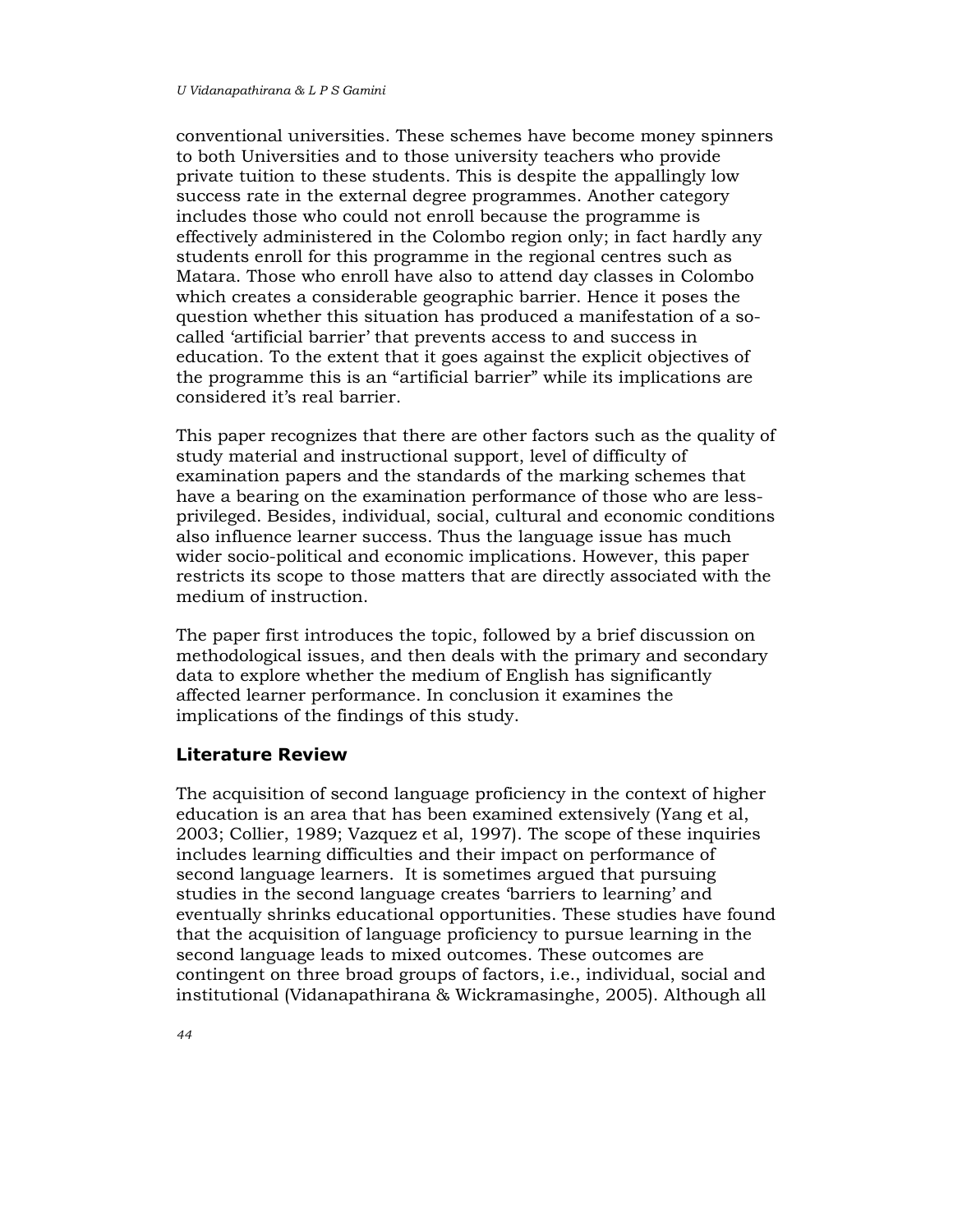three of them affect learner performance, the effects of some of them may become more crucial depending on the context in which learning programmes are conducted and on the socio-economic conditions of these learners.

The first broad group, i.e., individual factors have profound effects on learner performance. These factors include: problems of isolation (Brown, 1996); learner motivation (Chapelle, 1997); learning styles (Warschauer, 1998); and 'baseline proficiency' (Lambert, 1991). The second broad group consists of social factors which include interlearner interactions (Moor & Kearsley, 1996), culture (Graddol, 1993) on the one hand and threatening climate that impede language acquisition on the other (Krashen, 1985). The third group deals with institutional attributes and they cover among others, technology (Johnstone & Krauth, 1996) efficacy of student support systems, competence of teachers (Gardiner, 1997), quality of study material (Creed & Koul, 1992), and supplementary inputs (Boyle, 1995).

The first broad group of factors, i.e., "individual" may vary in form and contribute differently to learner behaviour. For instance, the presence of a good baseline knowledge of English enhances the learner's capacity to pursue studies in the medium of English; it also facilitates the learner's capacity to seek and retrieve information and comprehend study material easily. Yet for those whose baseline proficiency is weak, learning may become a frustrating proposition. The life-cycle problems of learners also may become unbearable especially when social and institutional mechanisms are not supportive. This includes learners who are parents of infants, adult learners who are advanced in years, and those part-time learners who hold down demanding jobs.

The second group of factors include community and social support. Learners living in a close community of friends and relations receive material and emotional support to enhance their motivation. The absence of such support makes learning complex especially when academic work becomes exceptionally demanding. As studying in the second language is in itself extremely demanding the absence of emotional and material support from spouse, parents, in-laws, coworkers and superiors adversely affect learner motivation. Learners are often subjected to humiliating treatment by peers whose language proficiency is superior or teachers who deliberately neglect weak learners.

The third group of factors involves the status of institutional support mechanisms. The physical and social distance to the institution,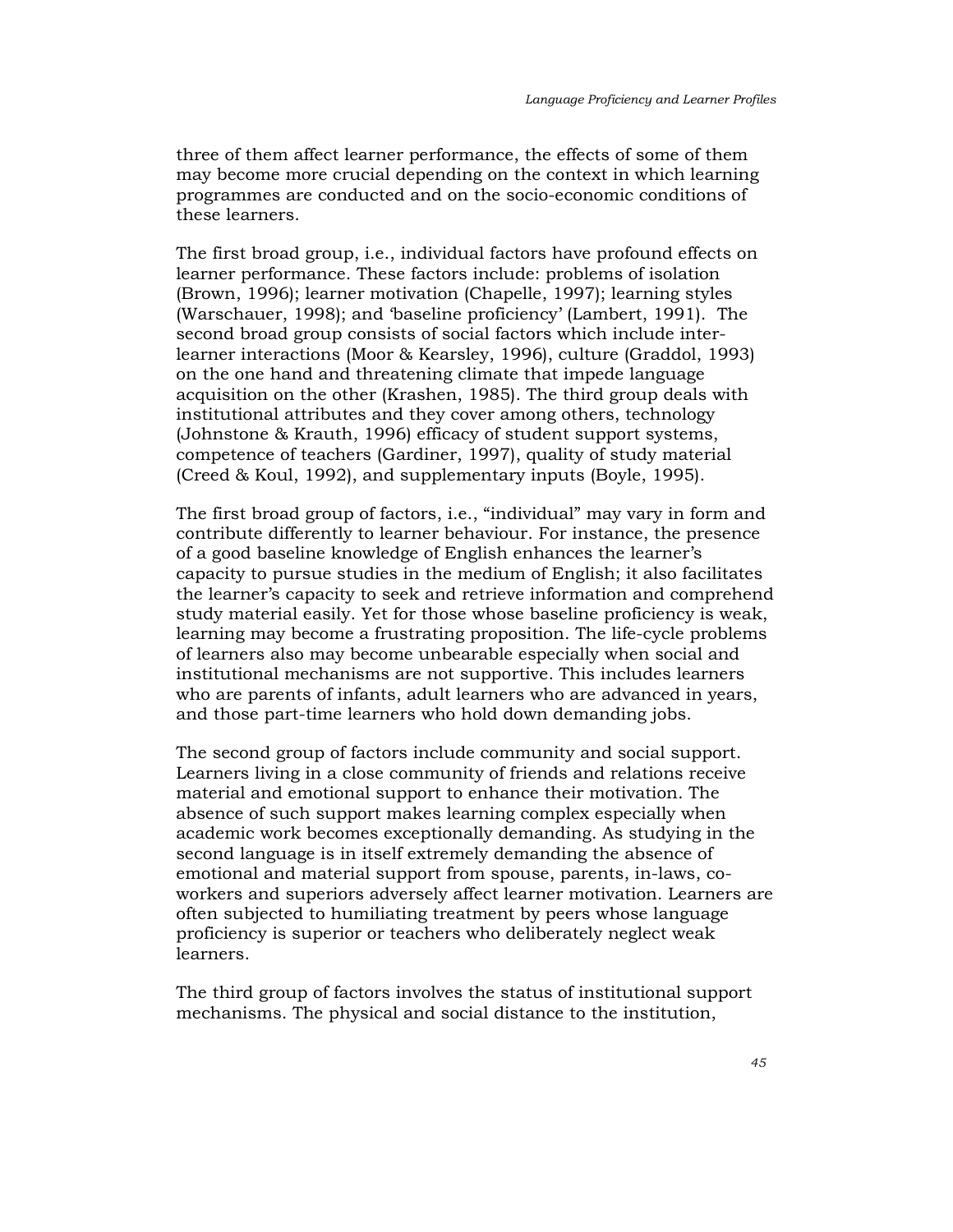quality of study material, quality of day classes, nature of feedback received by the students and also the ambience of the support services, fall into this category. It is argued that students face their "moment of truth" when they enter the regional centre seeking various services. At the OUSL, student support services are minimal. Support services staff are more often than not discourteous and their responses to genuine queries and clarifications are off hand and insolent. Not only does it create a poor impression of the University but also discourages learners who are already affected by other learning difficulties. Additionally as the quality of study material is poor and the day classes are badly conducted, this situation is aggravated. This is a sad truth and hence language is not the only issue that learners find difficult to cope with (Ranasingha et al 2007).

# The Objectives of the paper

The objectives of this paper are as follows;

- to examine whether the level of English language proficiency has radically influenced the performance of learners following the BA degree programme. This influence should be evident on admission to the programme (access to), their successful completion (success of);
- to evaluate the quality of their learning outcomes which are measured in a continuum from failure at one extreme to a pass with a distinction at the other;
- to examine whether the impact of English Language proficiency is more significant in certain subject disciplines than others and
- to ascertain whether the BA degree programme is tilted towards a selected segment of the potential learner population, favouring those affluent learners who live in the Western province of the country.

## Hypotheses

This paper attempts to test three hypotheses. Stated in null form the first hypothesis affirms that 'examination performance of learners will be the same irrespective of their English language proficiency'. Alternatively higher the English Language marks of learners, the better are their overall examination performance.

The second hypothesis in null form states that 'level of English language proficiency affects all three subject disciplines of the BA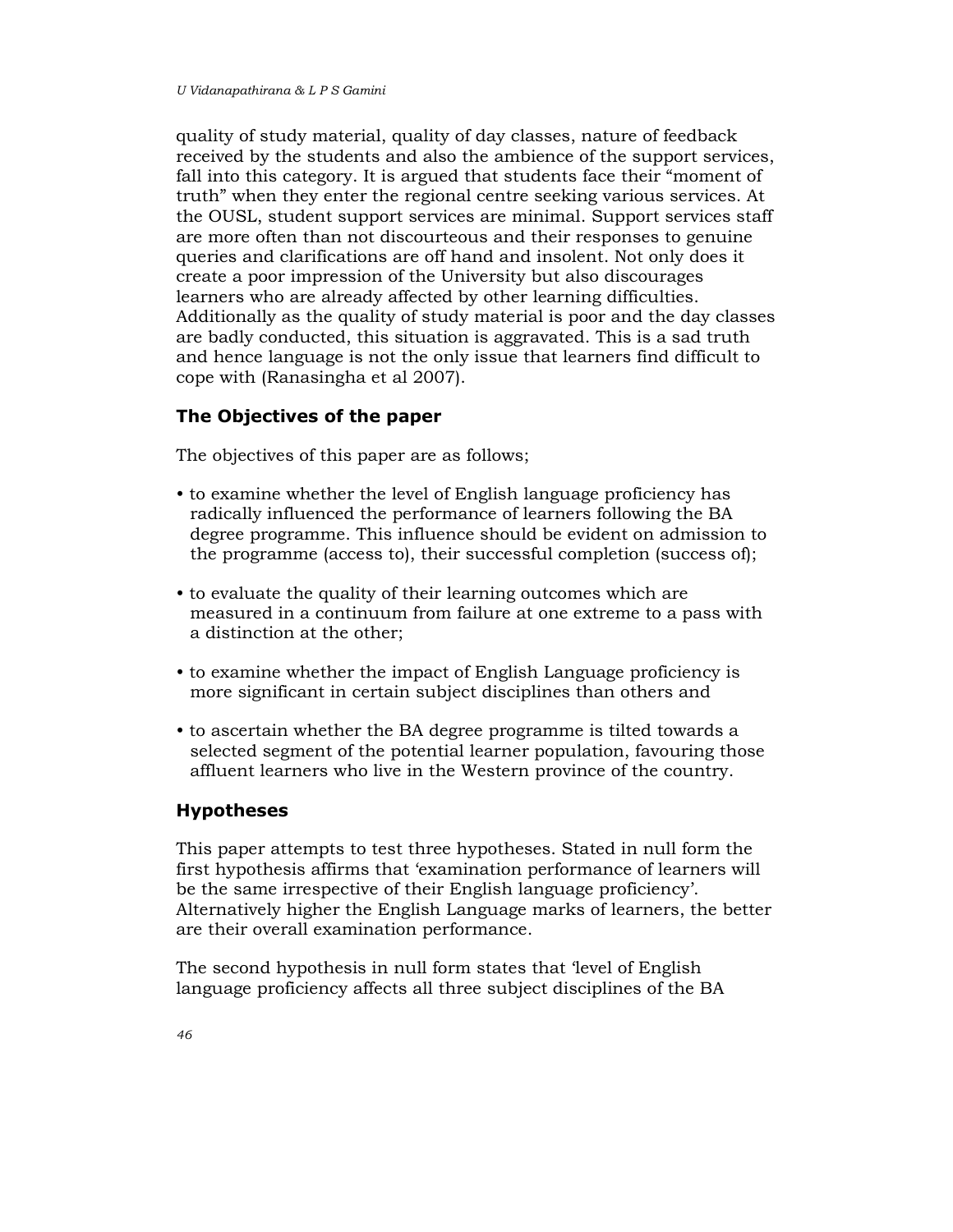degree programme, i.e., Sociology, Economics and Mass Communication. Alternative hypothesis states that some subject disciplines require higher language proficiency than others.

The third hypothesis in null form states that enrolment of learners following this programme is not skewed towards an "exclusive group". The concept of "exclusive group" infers that the programme has an elitist bias in terms of enrolment and success. If this is true, the OUSL has failed in its equity and outreach expectations. The alternative hypothesis states that learner enrolment is skewed towards an "exclusive group".

# Conceptual framework and methodological issues

This study presumes that the three groups of factors, i.e. individual, social and institutional affect the motivation of learners to pursue their studies. This is over and above the "cognitive" problems that are inherent in specific disciplines such as mathematics or economics. In fact it is the presence or absence of the same group of factors that either frustrate or reinforce learner motivation. Table 1 below outlines the direction of causation of these three groups of factors.

It is postulated that the cumulative effects of all these three broad groups of factors frustrate and/or stimulate learner performance depending on the way they are presented. The language issue has an overriding influence on all three broad groups of factors. This is because of the sense of elitism that goes with language proficiency; those who have English proficiency are relatively more self-confident and hence assertive while those who lack English proficiency are reticent and more uncommunicative.

| Broad group of | <b>Enhances the learning</b>   | Frustrates the learning process     |
|----------------|--------------------------------|-------------------------------------|
| factors        | process                        |                                     |
| Individual     | E.g. Baseline proficiency of   | Lack of baseline proficiency of     |
|                | English                        | English                             |
| Community and  | E.g. Family status and support | Poor family status and lack of      |
| social         |                                | support                             |
| Institutional  | E.g. Physical and social       | Longer physical and social distance |
|                | distance to the centre         | hindering use of the support        |
|                |                                | services                            |

Table 1- Group of factors affecting learner performance and the direction of influence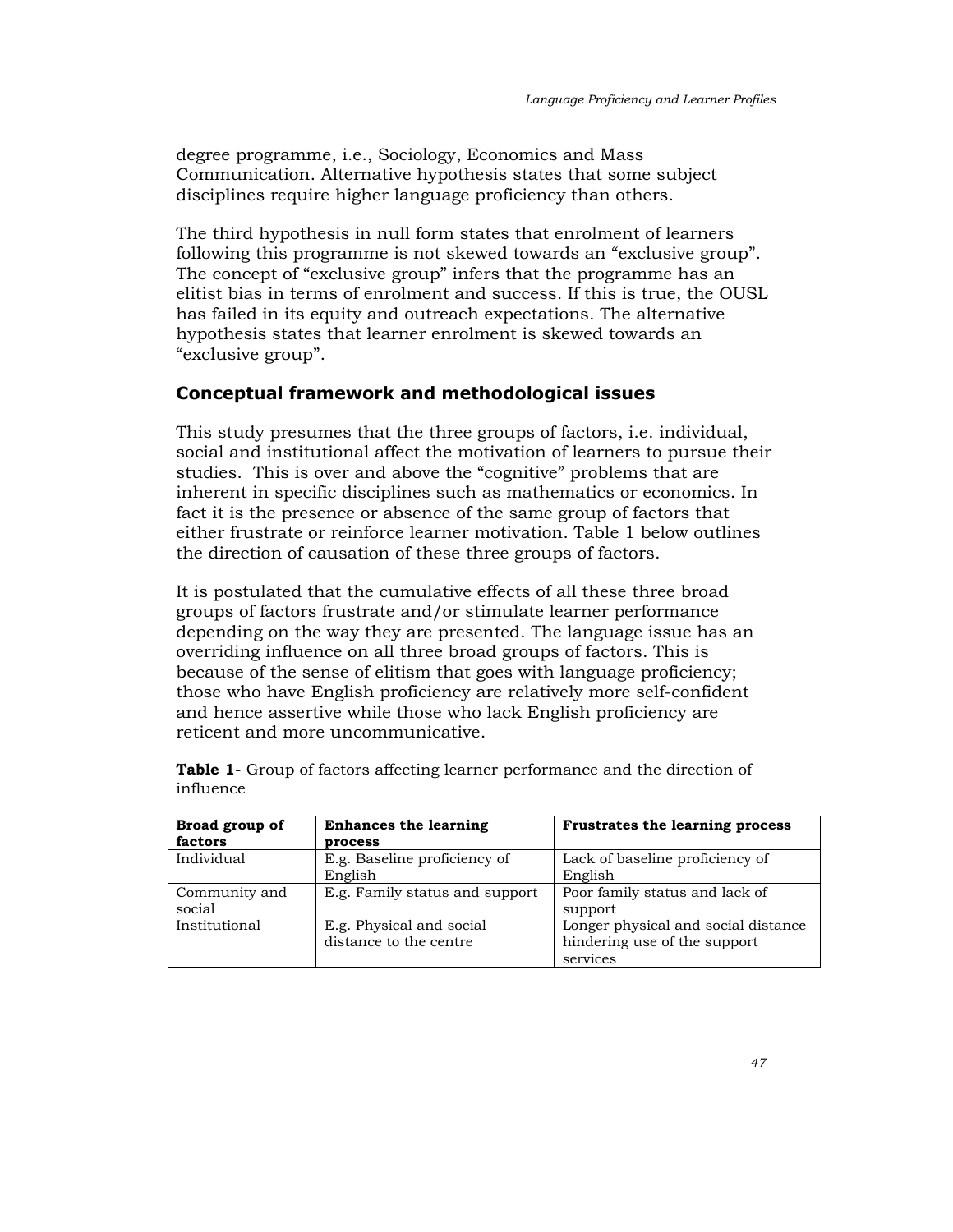## Methodology

The schematic framework given in Table 1 demonstrates the direction of causation with respect to individual, social and institutional factors governing learner performance. Accordingly the presence or absence of different factors generate different learning outcomes. For instance, a high level of proficiency in the English language influences learner performance significantly while its absence aggravates the condition of "exclusion". To test these relationships we use a combination of primary and secondary data. These include questionnaire surveys, focus group discussions and the extraction of secondary data from the official records maintained by the OUSL.

The questionnaire survey covered 260 learners who sat for the final examination held in September 2008; only 126 (48 %t) of the responses were in usable form. This was supplemented by a series of ten (10) Focus Group Discussions (FGD) with a group of 67 learners who volunteered to share their learning experiences with the principal researcher. The study also investigated documentary evidence such as examination results and records maintained by the Student Affairs Division of the University (182 examination records, 336 student registration files, 126 questionnaires and 6 FGDs covering 67 learners).

The questionnaire gathered information on learner profiles, learning methods and problems, student support services and assessment of learners regarding the quality of inputs provided by the University. The FGD were especially effective in garnering information on the userfriendliness of the study material, teaching quality, feedback mechanisms and learner perceptions on the use of the English medium.

Secondary data provided some baseline information on learner performance. This consisted of records maintained by the Examinations Department of the University on 182 learners whose marks had been submitted for the scrutiny of the Board of Examiners. It compared the Average Mark Levels (AML) for courses LSE 2303 and LSE 3303 with the Weighted Average Marks (WAM) of learners for compulsory courses. The AMLs covered marks for English proficiency while WAMs covered marks for three compulsory courses in Levels Three (III), Four (IV) and Five (V) for the subject disciplines of Economics, Mass Communication and Sociology. This paper uses regression analysis and analysis of variance to ascertain the impact of English language proficiency on the overall performance as well as performance by disciplines. For this purpose the marks scored at the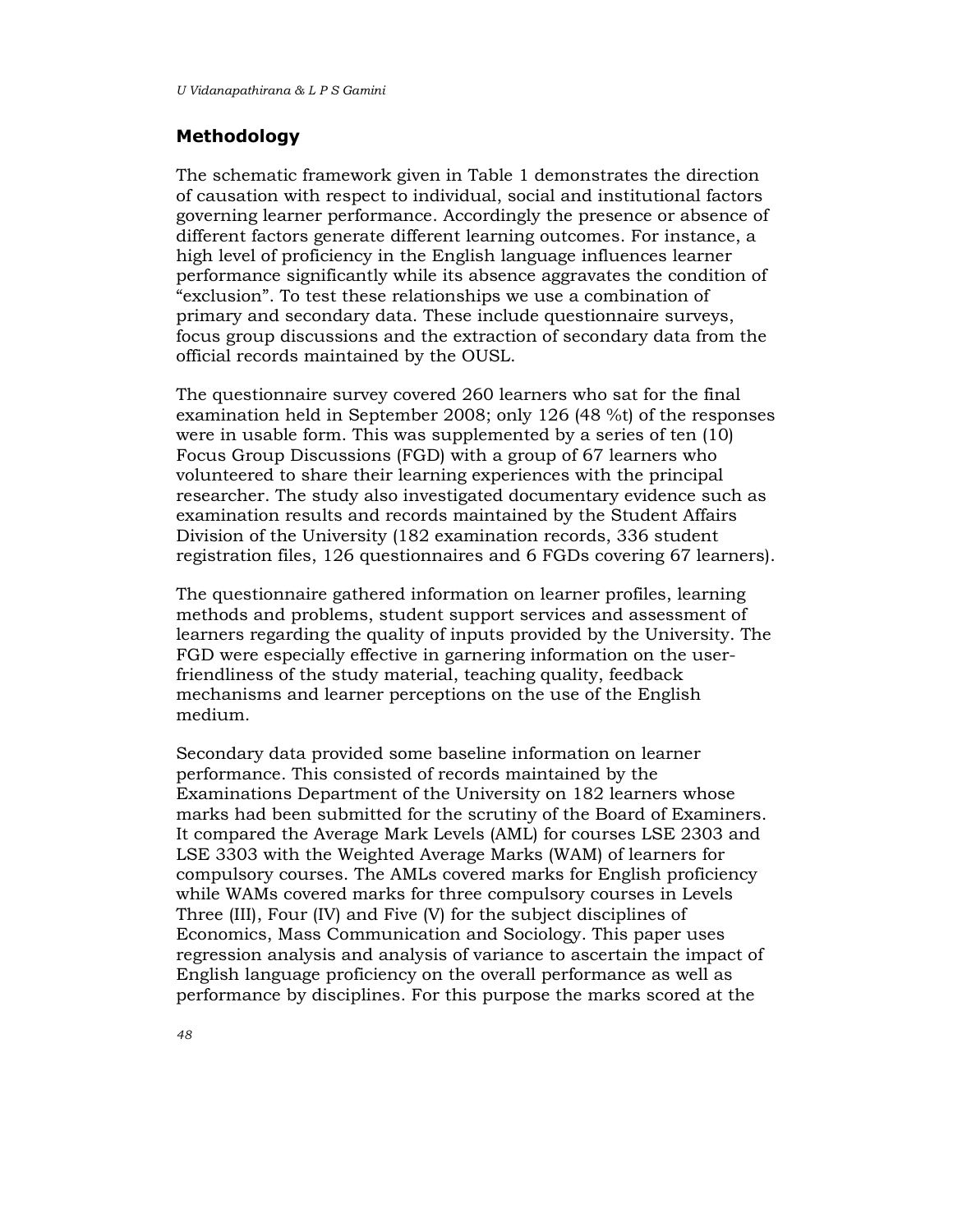final evaluation for English were grouped into three categories, i.e.., one (< 40%), two (41-60%) and three (> 60%).

To ascertain whether the BA degree programme was "inclusive" in terms of geographic, economic, social and class parameters, the Univariate Chi-square analysis was used. The concept of "inclusiveness" is one of the fundamental aspects of development: it seeks equity in opportunities to participate in all activities including education, health, employment and income generation. Four specific sub-hypotheses were used to test the aspect of "inclusiveness". They are the distance to the CRC, types of newspapers frequently read by the learners, having a private study facility at home and the last school attended by the learner.

# Testing of the three Hypotheses

The WAM was compared with AML which showed that the higher the average marks for English language the better the performance in terms of WAM at the final examination(s). This seems to indicate that the level of English language proficiency directly influences the quality of leaner performance. In fact, the FGD data revealed that learners with better English language proficiency scores tend to secure better passes. This was the perception of the coordinators of the programme as well.

Table 2 summarizes WAM scores by three categories of learners where those who obtained less than 40 per cent for English Language tests have the lowest WAM score for final examination (39.63). Conversely, learners with more than 60 per cent for English language papers have the highest WAM score of 52.12. The students whose marks for the English language paper ranges from 41-60 per cent have WAM of 45.81. These differences show that WAM for subject disciplines vary depending on AML scores of learners. Therefore it was necessary to test whether these differences are statistically significant for which the ANOVA test was conducted.

The hypothesis on this relationship in form states that examination performance of learner does not differ significantly irrespective of the level of their English language proficiency. The One-way Analysis of Variance (ANOVA) results indicate that this hypothesis does not hold correct at 99 per cent confidence interval,  $F(2, 178) = 13.37$ , p< .001. The rejection of the hypothesis in null form confirms that English language proficiency has a direct bearing on learner performance in the BA Degree programme in Social Sciences.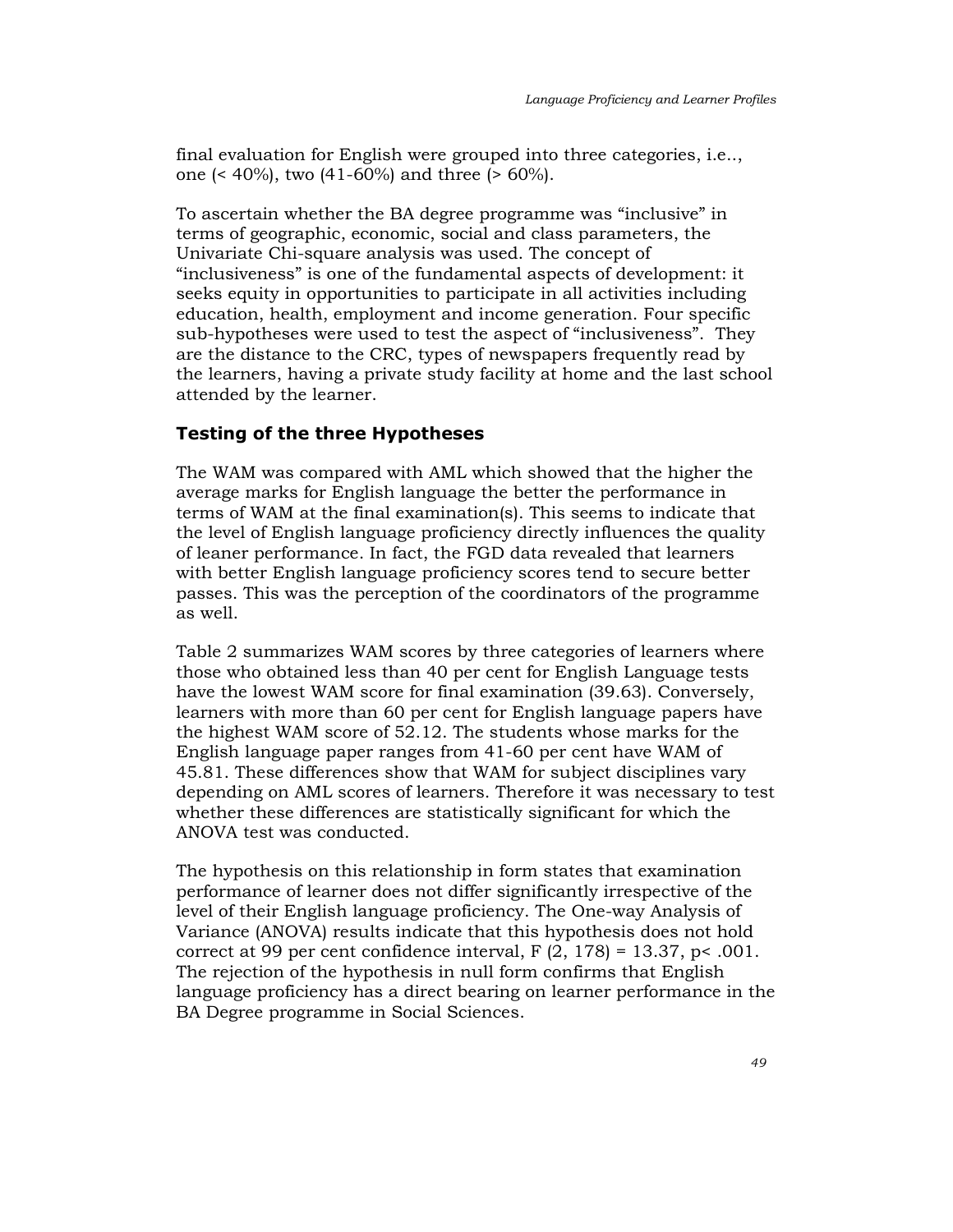| Indicator      | Category 1<br><b>English Marks &lt;</b><br>40 | Category 2<br><b>English Marks</b><br>40-60 | Category 3<br><b>English Marks</b><br>> 6 | F-value   |
|----------------|-----------------------------------------------|---------------------------------------------|-------------------------------------------|-----------|
| WAM (Weighted) | 39.63 $a^*$ , $b^{**}$                        | 45.81 $a^*$ , $c^{**}$                      | $52.12 b**$ . $c**$                       | $13.37**$ |
| Average Marks) |                                               |                                             |                                           |           |

Table 2 - ANOVA results of WAM by three categories of English proficiency

Notes -1- Turkey's post-hoc test was used for inter-group comparison;

2 - a = category 1 different form category 2,

b = category 1 different from category 3,

c= category 2 different form category 3.

3- Significance level;  $*P < 0$ . 05; and  $*P < 0.01$ 

This result was supported by the coefficient of correlation obtained for English language marks (AML) and final examination scores (WAM). The results show that exam performance is positively related to the marks for English language, with a coefficient of  $r = 0.51$  which is also significant at p< 0.0001. The R2 of 26.1 per cent confirms this association in which this single variable of English language proficiency being responsible for learner performance. Accordingly about 26 per cent of the total variation is determined by the single factor of language proficiency. This is a sizable contribution as whatever the other factors listed under the three broad categories are responsible for the remaining 74 per cent of the pattern of variation.

The study also examined whether the differences stated above are significant. To ascertain this Turkey's post-hoc test was applied. It showed that mean scores of category 1 (English mark < 40 %) which recorded the lowest average examination scores is significantly different from the mean scores of category 2 (English language marks 40 -60 %) at .01 level of significance (mean difference 6.18,  $p = 0.0001$ ). Secondly, the mean difference (12.49) between category 1 and category 2 was significant at 1 per cent level with p –value = .003. Thirdly, the mean difference (6.30) between category 2 and category 3 is significant at 1 per cent level with p = .003.

The second hypothesis examined whether the three subject disciplines require different levels of English proficiency. To test whether the influence of the proficiency of English language occupies a more significant position for certain subject disciplines than the others, AML was compared with the performance of those who obtained more than 50 marks for Economics, Sociology and Mass Communication.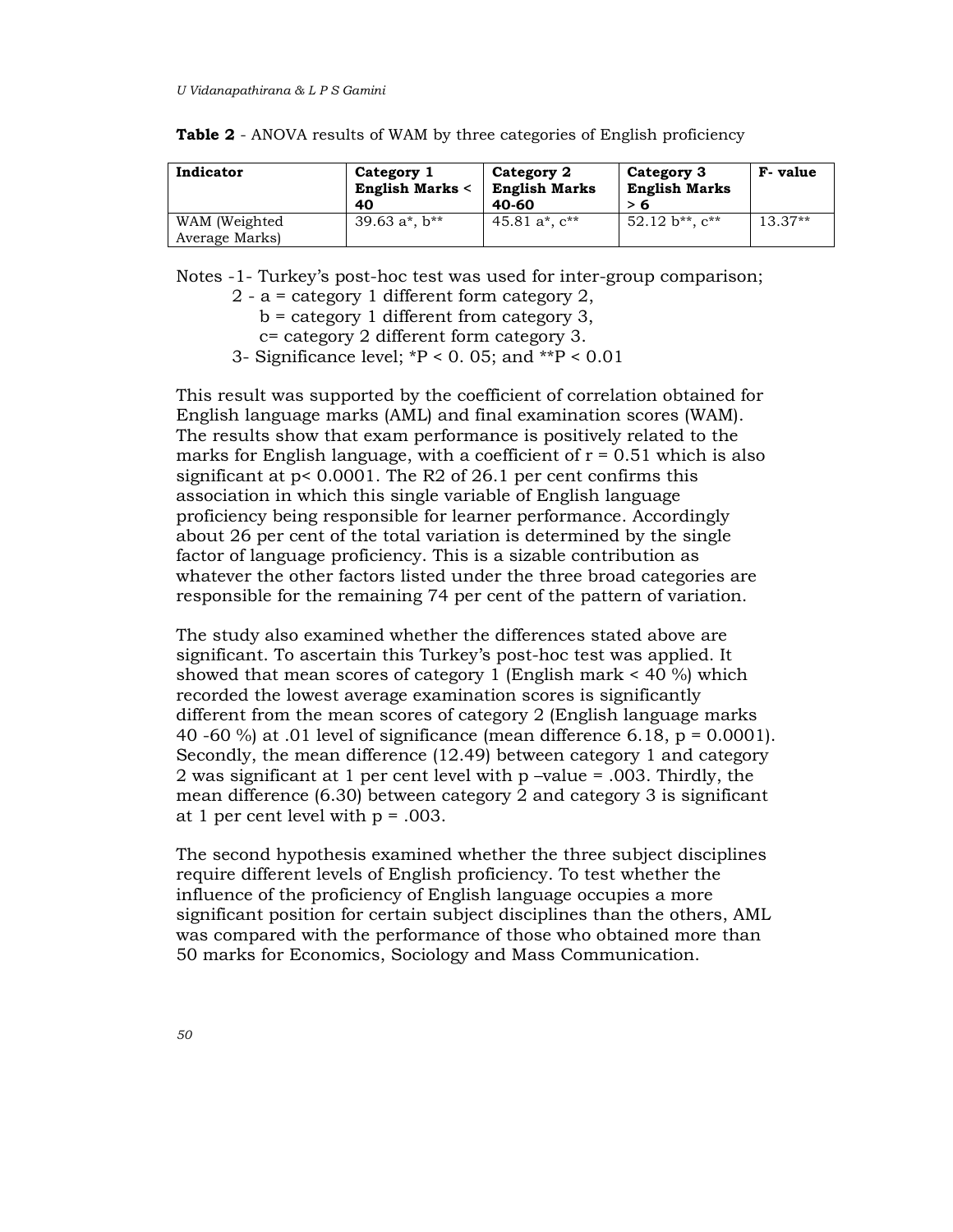| Course             | <b>English Mean Score</b> | <b>Standard Deviation</b> |
|--------------------|---------------------------|---------------------------|
| Sociology          | 60.38                     | 8.91                      |
| Economics          | 55.84                     | 11.64                     |
| Mass Communication | 55.73                     | 10.37                     |

Table 3 - AML by disciplines of Economics, Sociology and Mass Communication

Note: F=2.89, p<0.058

Table 3 shows that there exists a variation in the AMLs pertaining to these three courses. For instance, the high achievers in Sociology (obtaining more than 50 marks) exhibited high levels of proficiency in English (60.38). It is presumed that Sociology in particular requires higher English proficiency (60.38) to achieve better marks while Economics requires a relatively low English score of 55.84 marks. This is plausible because Sociology by nature involves explanations using complex sentence structures while Economics involves the use of tables, charts, mathematical and geometric sketches to explain complex phenomena.

To establish whether this variation is statistically significant the ANOVA test was used. The ANOVA results indicate that there is no statistical evidence to reject the null hypothesis that 'influence of English language proficiency is felt equally on all three subject disciplines' ( $F = 2.89$ ,  $p < 0.058$ ). In other words, the finding that sociology requires higher English proficiency as given in Table 2 is not proved statistically significant at 0.05 level. Accordingly, irrespective of the subject discipline chosen, all three of them require comparable language proficiency to pursue this programme.

The third hypothesis was tested using four attributes that characterize the exclusive (elitist) nature of learner enrolment in particular and performance in general. Each of these attributes is presented as four sub-hypotheses. The concept of social exclusion deals with the absence of a certain group of people which is depicted by not having mechanisms to include all sections of the population in the development process. Therefore efforts should be taken to make programmes and activities inclusive. Its absence leads to social exclusion and inequity. They are used to examine whether the learners following the BA degree programme belong to an "exclusive club" (elitist) rather than being the inclusive group as envisaged in the original plan of this programme. The "typical learner" is an indispensable concept used for programme planning in ODL. As for the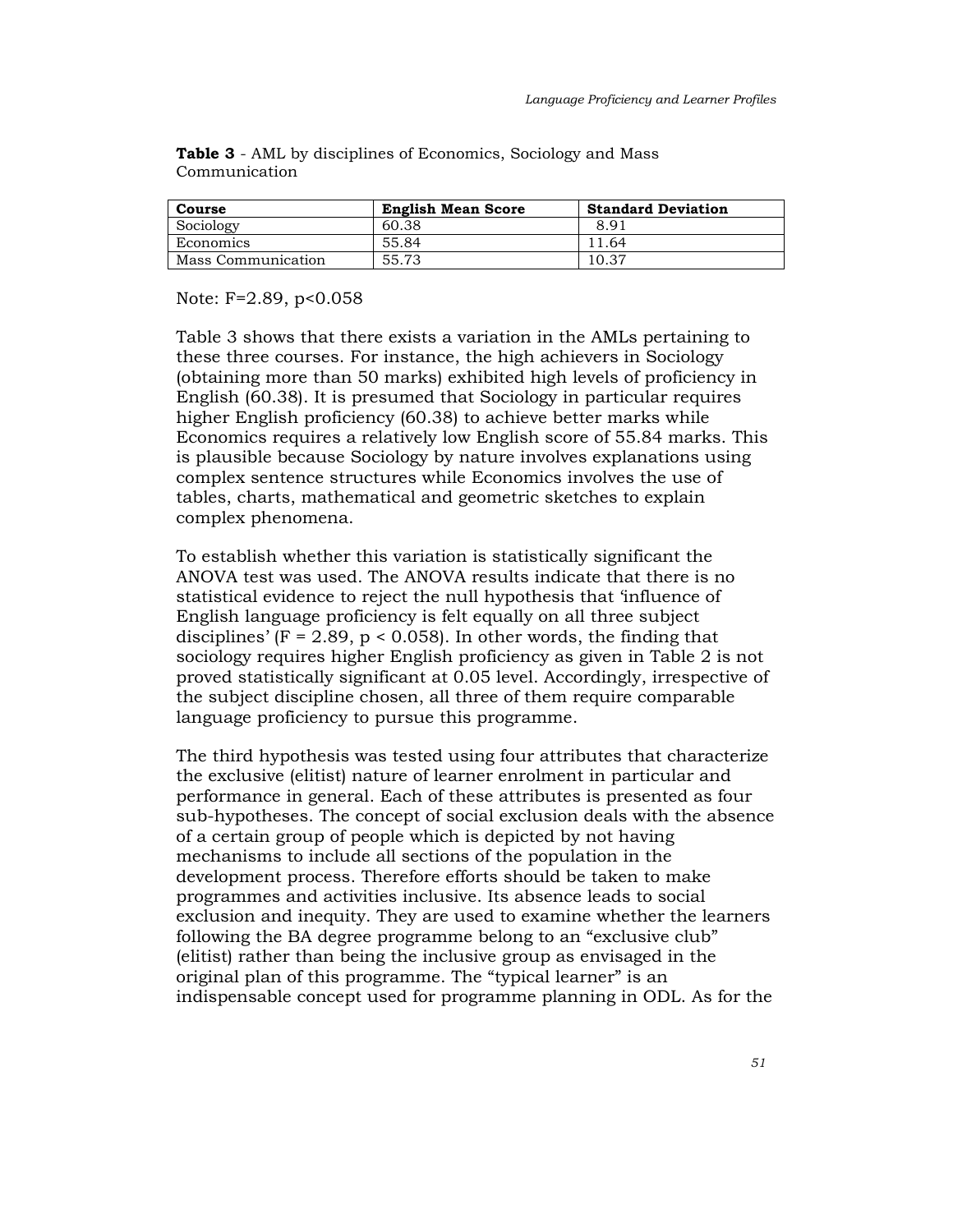BA degree programme the OUSL aims to reach out to those learners who are scattered in various parts of the country who are deprived of opportunities to study in the English medium.

Before embarking on statistical testing of the third hypothesis it is important to typify the learner profile of the BA degree programme. The following sections sum up the major aspects of their profile. On the whole the learner population is mostly employed (76%) and most are females (60%). Of those who are employed 63 per cent are holding managerial positions at different levels while another 30 per cent are teachers. About 47 per cent of the learners are married while the mean age of the learners is 33 years and 10 months with a standard deviation of 10.8. Thus many of these learners are employed, married and relatively mature in terms of age and experience; therefore they are not young, school-dropouts. This needs to be compared with the learner profile of the BSc Degree programme where the mean age is 25 while those in employment is 48 per cent (Jayatilleke, 2002; pp. 139). These attributes of typical learners also contribute to enhancing learning outcomes of the BA Social Science students.

Nonetheless, there are many other attributes that show signs of inequity. An important attribute of these learners is their skewed regional distribution. This issue covers two major dimensions. The first dimension is whether the programme of Social Sciences has a wider outreach in terms of regional distribution. If so these learners should represent all the regional centres of the OUSL. On the contrary, our findings showed that about 97.5 per cent of learners are registered at the CRC. The OUSL has 6 regional centres, i.e., Colombo, Matara, Kandy, Jaffna, Batticaloa, and Anuradhapura. The examination was conducted in Colombo, Kandy and Matara. Having 97.5 per cent concentration at the CRC however is appallingly inequitable.

It is this aspect of regional distribution that led us to select the physical distance from the learner's residence to the CRC to test whether the learners are clustered in the Colombo metropolitan area. If so, it signifies the extent of geographic exclusion in terms of learner enrolment. This query resulted in two vital pieces of statistics. Firstly, eight miles is the model value of the distance from the learner's residence to the CRC. Secondly, about 56 per cent of the learners who responded are resident within the 20 km radius while another 20 per cent are resident within 20-49 km radius. This in other words shows that a forceful 76 per cent of the learners reside within the 50 km radius of the CRC.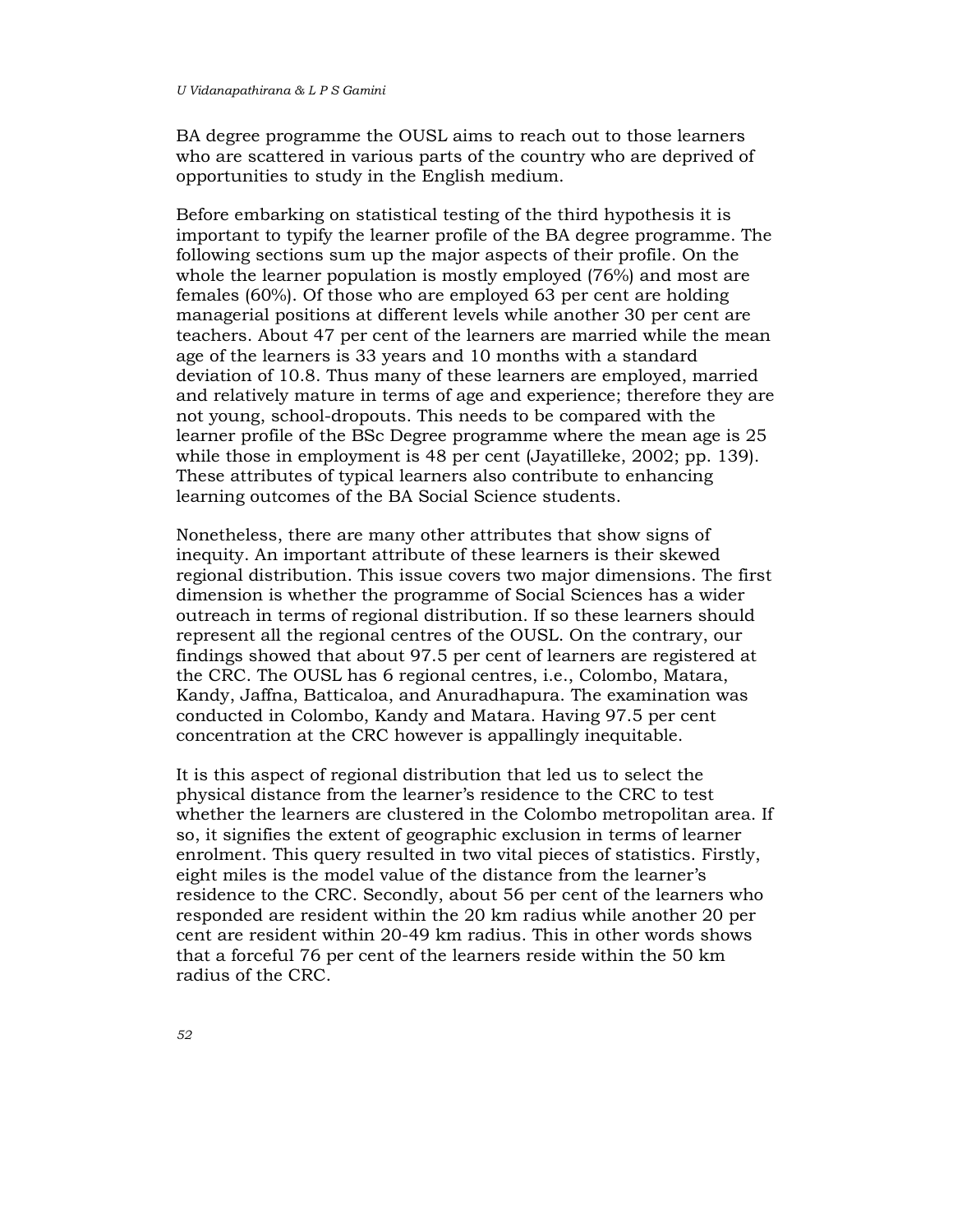This means the programme is highly centralized for learners in the Western province of Sri Lanka. The first attribute used to test the third hypotheses therefore was whether the learners are heavily clustered in the Colombo district as denoted by the distance to the CRC. If that is so it undermines the equity and access principles of distance education. Only 24 per cent of learners live further than the 50 km radius.

Thus the first sub-hypothesis states that a significantly large share of learners following the BA degree programme live within the 20 km radius. The X2 value for this distribution is 6.635 and it is significant at 1 per cent level. It shows that the current pattern of student admissions undermines one of the fundamental principles of distance education, i.e., removal of geographic distance.

The second attribute selected to test equity and access is the last school attended by the learners. Schools in Sri Lanka are classified according to three categories, i.e., schools below C category, AB1 and national schools and prestigious schools. Schools below C category offer up to GCE (O/L) only in the Arts stream while AB1 and National schools offer educational opportunities up to GCE (A/L) sometimes in all three streams: Arts, Science and Commerce. Some of the schools in this category lack the facilities needed to teach Science, Mathematics and English language effectively. Prestigious schools located in the main cities of Colombo, Kandy Galle etc. are fully equipped with Science and English language teaching infrastructure. Examples of schools in this category are: Ananda College, Ladies College, Trinity College, and Richmond College. In this context, the share of learners following the BA in Social Sciences from "C" schools is less than 12 per cent. This reveals that the BA degree in Social Sciences seems to reach out more extensively to learners from more advantaged schools. Therefore the second sub-hypothesis to test the incidence of "exclusion" is that the distribution of learners whose last school attended is significantly skewed towards more advantaged schools. The X2 value pertaining to this distribution is 24.19. It is significant at 1 per cent level.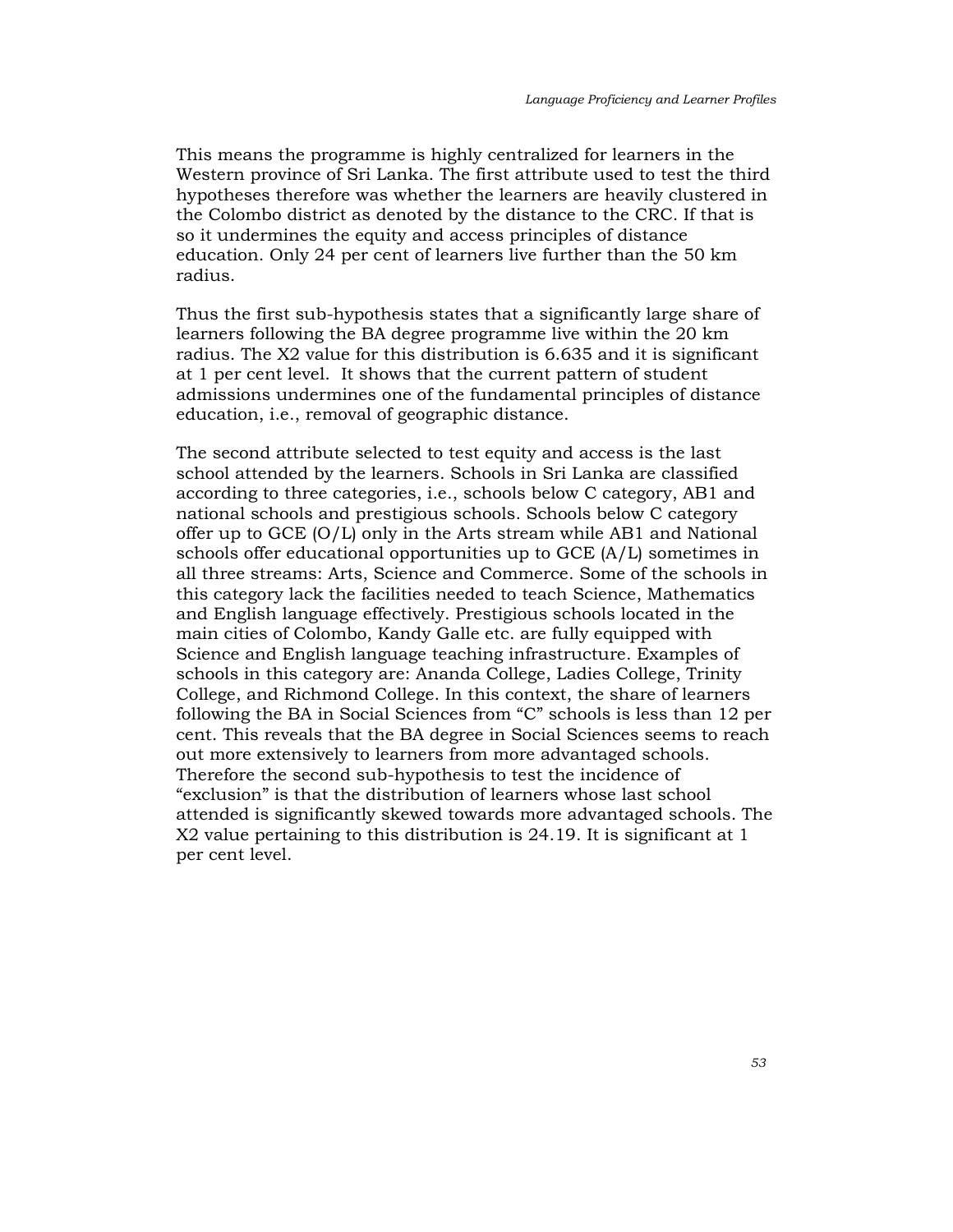

**Figure 1** – Schools attended by the learners Source: Survey data

It means that the OUSL has unwittingly promoted a system that supported social exclusion. In this context the medium of instruction appears to be one of the most potent factors that contributed to this predicament. This study on the BA degree programme is only the small perceptible part of a much larger problem. It is difficult to perceive whether other degree programmes have also been confronted by this problem. The failure to introduce corrective measures such as providing additional support to weak learners and to expand the outreach of the study programme has also exacerbated this situation.

The third attribute selected is to examine the number of learners having private study facilities in their own homes. Educationally, this looks very desirable. However, given the extent of the housing congestion in the country, only those households belonging to the topmost income quintiles can afford this facility. According to Figure 2 about 60 per cent of the respondents reported that they have separate study facilities. This once again underlines the fact that these learners in the BA degree programme belong to a more privileged strata of the Society.



Figure 2: Share of learners having a separate study room at home Source: Survey data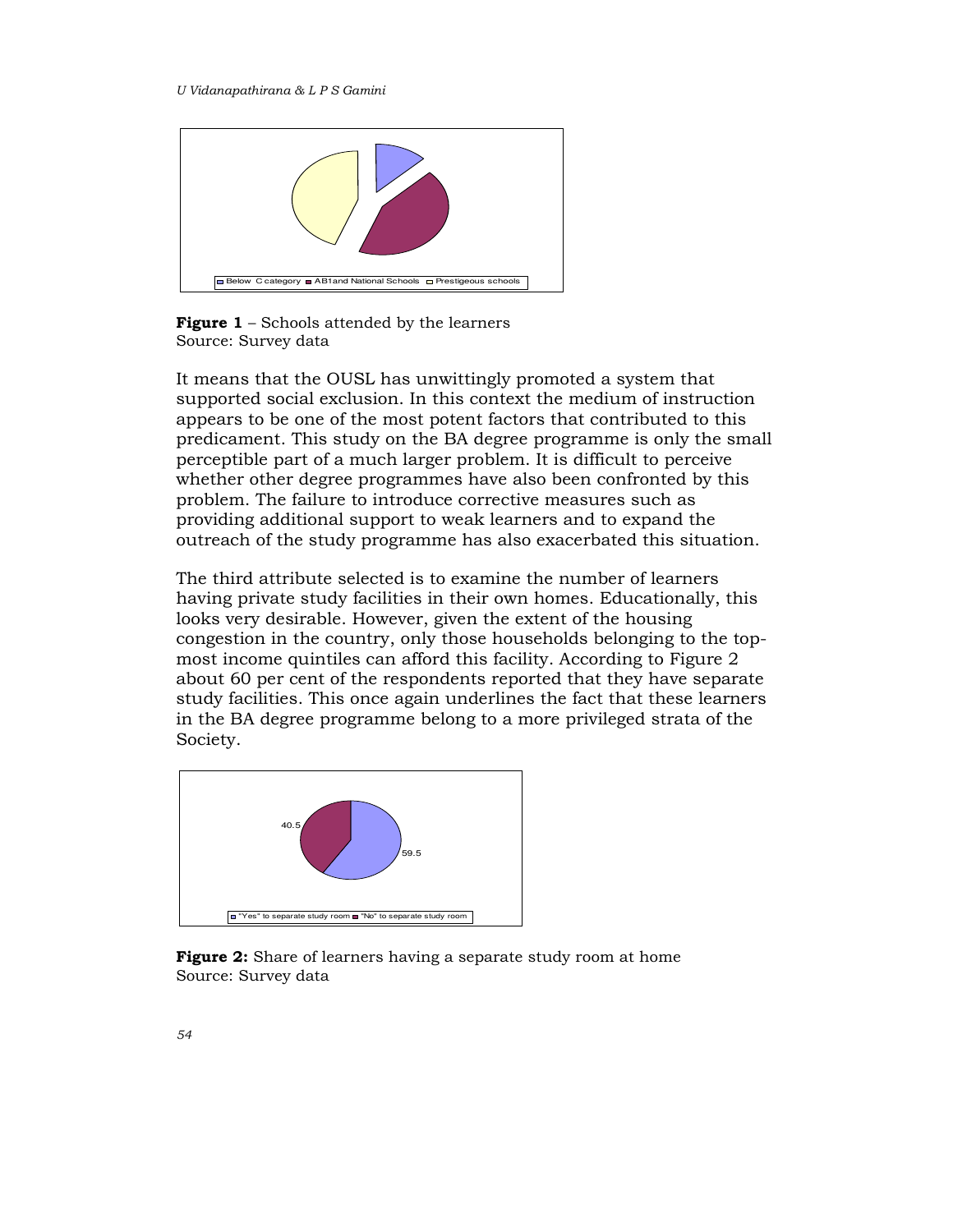The third sub-hypothesis examines whether there is a significant difference between those learners having separate study rooms to carry out their educational activities to those who do not have such a facility. Central Bank data for 2003/04 states that housing congestion in general has eased during the past two decades although much of this reduction was due to the increase of housing stock among the middle and high income earners (Central Bank, 2005). It was revealed that about 60 per cent of learners enjoy separate study facilities at home. The X2 value of this distribution was 5.165 and it was significant at 5 per cent level.



**Figure 3:** Medium of newspapers read by the learners in percentages Source: Survey data

The final sub-hypothesis covers the use of print medium for news and information. Responding to the question on the most popular newspaper, a separate table was constructed by re-grouping learners' responses by the language i.e. Sinhala, Tamil and English of the publication. It was revealed that about 77 per cent of these learners read "English dailies". Although newspaper readership is high in Sri Lanka the number of those who read English newspapers is restricted. This attribute is important because it typifies the possible bias in the admission policy of the OUSL. The information given above was examined using the Chi-square test. It yielded an X2 value of 86.66 which also is significant at 1 per cent level.

These attributes corroborate the argument that the learner community of this programme is skewed to the relatively "well-to-do" income quintiles. In Sri Lanka about 68 per cent of learners who sit for GCE (O/L) examination fail in the English paper. However, GCE O/L results of these learners show that more than 82 per cent of them have earned grades above C pass and 38 per cent have earned an "A" pass. The FGD outcomes have shown that these learners use the Internet frequently to obtain information for their level four and level five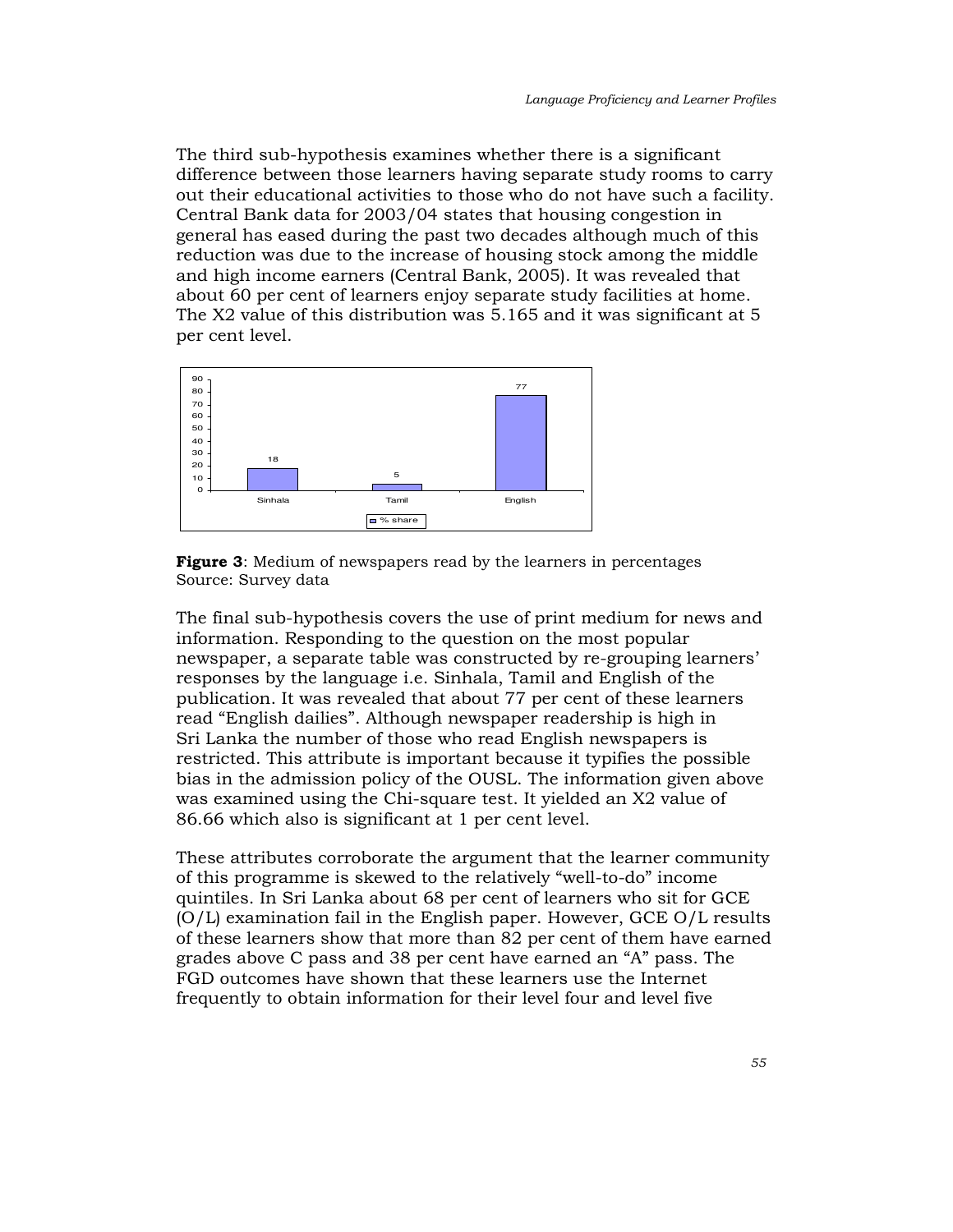subjects. The internet access and usage in Sri Lanka still remains low at around 5 per cent (Central Bank, 2005).

The higher level of English proficiency among the majority of these learners has given rise to socially unacceptable outcomes. For example, "bullying" by those who are proficient in English appears to have been evident in some classes. This affects the self-respect of learners who lack proficiency in spoken English. Table 5 confirms that such learners are exposed to humiliation during their face to face contact sessions with peers.

| Statement / perception                      | Strongly | Agree   | No        | <b>Disagree</b> |
|---------------------------------------------|----------|---------|-----------|-----------------|
|                                             | agree    |         | response  |                 |
| Do learners who are proficient in English   | 8(6.3)   | 28.6    | 15 (12)   | 67 (53)         |
| humiliate you when you try to interact with |          | (32.4)  |           |                 |
| them                                        |          |         |           |                 |
| Teachers sometimes ignore me when I try     | 1(0.8)   | 24 (19) | 17 (13.5) | 84 (66.7)       |
| to interact with them because of my lack of |          |         |           |                 |
| English language proficiency                |          |         |           |                 |
| Co-workers tease me for trying to learn in  | 1(0.8)   | 36(29)  | 28 (22)   | 61 (48)         |
| the English medium                          |          |         |           |                 |
| Even my grades / marks are low merely       | 1(0.8)   | 18 (14) | 20(16)    | 80 (64)         |
| because of my low level of English language |          |         |           |                 |
| proficiency.                                |          |         |           |                 |

Table 5: Stigmatizing learners with weak language skills

#### Source: Survey data

An overwhelming number of learners with good English language skills have rejected the notion that they knowingly humiliate learners who are not proficient in English. This is possible in a situation where many of them are at an advantage. However, for the victims the perception of humiliation is stigmatizing. It makes learning in the second language all the more difficult.

Statement one in Table 5 illustrates that there is a problem of perceived exclusion and discrimination. This is undesirable as it could lead to other manifestations such as weak learners becoming suspicious of favouritism by staff members even when it is not really present. Statement two can be an outcome of "perceived discrimination" by learners rather than real discrimination by teachers. However, this needs further investigation.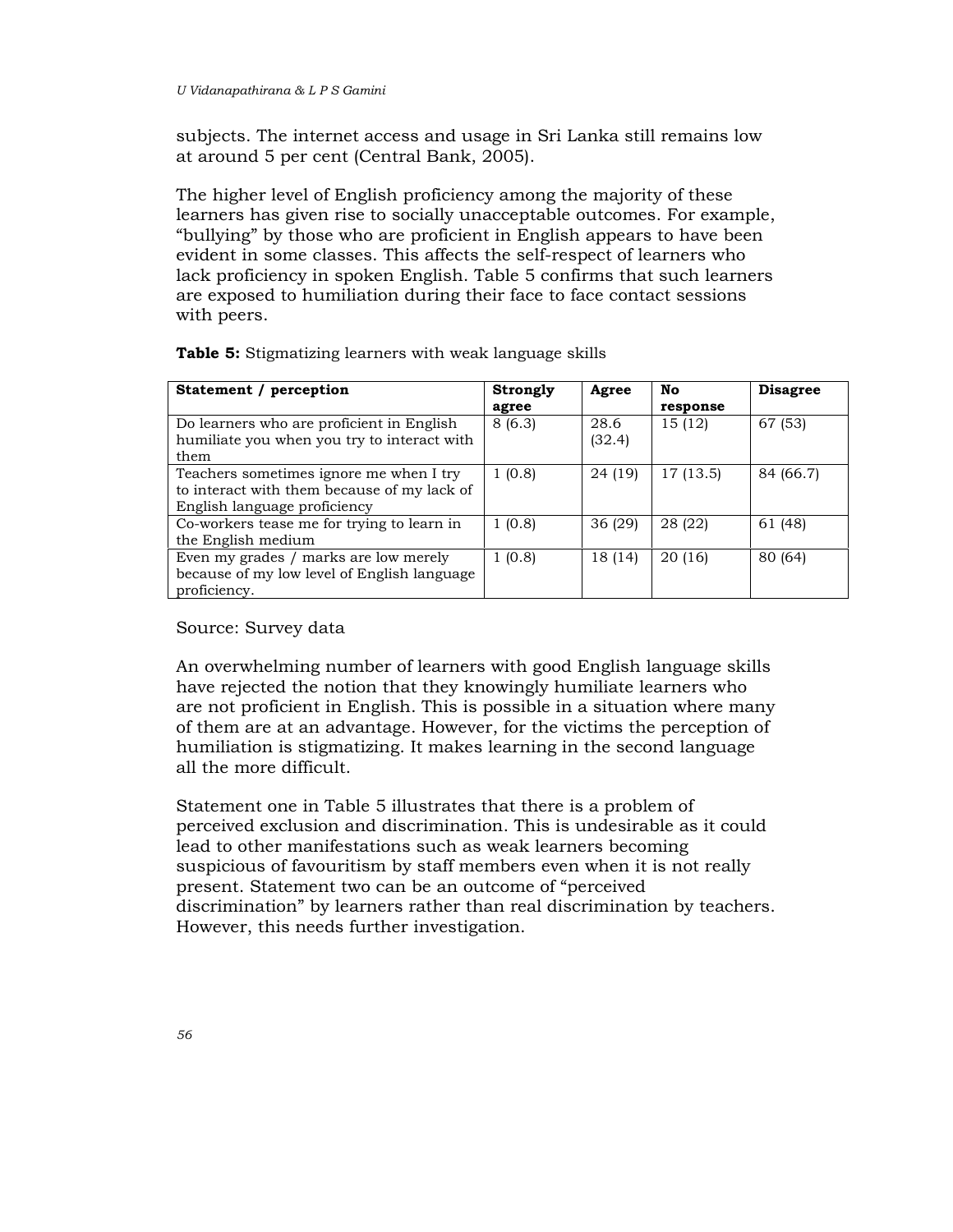# Discussion of findings and concluding remarks

This study has highlighted three important aspects of ODL that are exceedingly useful for the policy makers and planners of ODL. Firstly, the decision to initiate the BA degree programme in the medium of English is not intrinsically inappropriate. Where the OUSL has failed is that it did not establish mechanisms to admit weak learners and provide the necessary supplementary assistance to help them continue their education. Secondly, the teachers / coordinators should have provided additional face to face sessions for those who found it difficult not only to comprehend the study material but also to tackle assignments. Thirdly, the OUSL also needs to ensure that its regional network is fully operational in terms of programme delivery. The concentration of activities in the central campus in Colombo goes against the very concept of ODL. Many of the activities currently controlled by the central campus should therefore be decentralized so that learners from the periphery too would be able to benefit from ODL.

Finally a word of caution is also warranted at this stage because two methodological problems may have affected the validity of the findings of this study. The first problem was our dependence on those learners who have been continuing with the programme for primary data. Given the skewed distribution that indicates that the majority of learners are urbanized / privileged it seems relevant to point out that the answers given by them would be skewed. The second problem was our inability to collect information on those learners who had already dropped out. These factors should be taken into account when interpreting the findings and conclusions of this study.

The twentieth century was said to be a century of inequity. This divide is the greatest challenge before us. Our failure to address it effectively and speedily will threaten social harmony and political stability. The findings of this paper show that there is a direct and significant association between proficiency in the English language and learner performance. It confirms our postulation that the level of English proficiency influences the level of success of these learners; it also confirms that the level of proficiency in English generates social differentiation. The BA degree programme has translated this advantage into a mechanism that widens the divide. This does not mean that the OUSL should throw the BA degree ("the baby") out with the bathwater". On the contrary, the Departments of Social Studies and Language Studies should evolve mechanisms to preserve and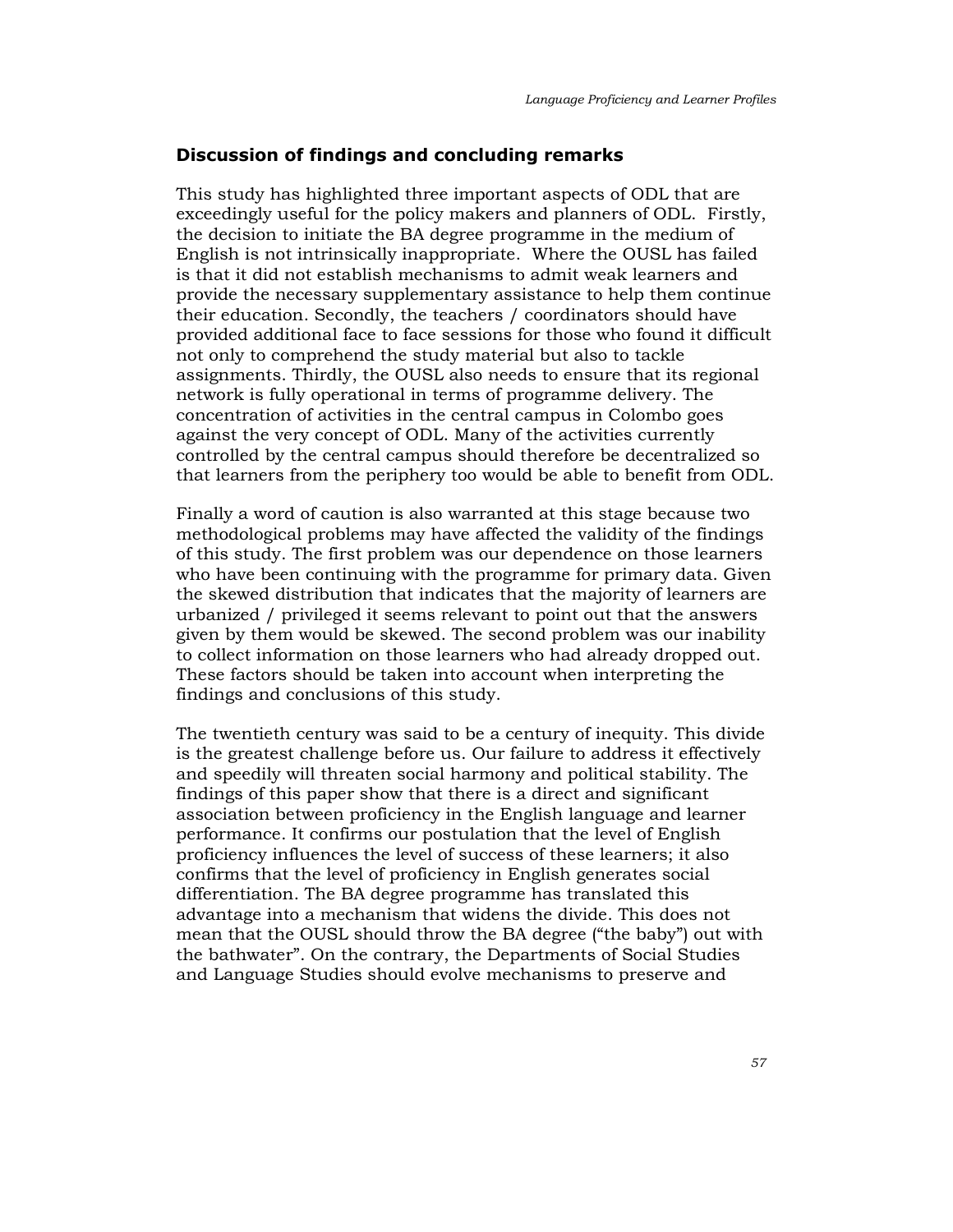nurture the baby. The OUSL's inability to do so will undermine the concepts of equity in terms of access for and success in ODL.

# References

- Boyle, R. (1995). "Language teaching at a distance: From the first generation model to the third", System, 23, 1, 283-294.
- Brown, K. M. (1996). "The role of internal and external factors in the discontinuation of off-campus students". Distance Education, 17, 1, 44-71.
- Central Bank of Sri Lanka (2005). Consumer Finances and Socio economic Survey, 2003/04, Part 1, Colombo: Central Bank of Sri Lanka.
- Chapelle, C. (1997). "CALL in the year 2000: Still in search of research paradigms?". Learning and technology, 1, 1, 19-43.
- Collier V. (1989). 'How long: A synthesis of research on academic achievement in a second language', TESOL Quarterly, 23, 509-531.
- Creed, C. & Koul, B. (1993). "Language issues in English medium, tertiary level DE courses for ESL learners", Language Issues in Distance Education (p. 48-52), England, United Kingdom: Dunford Seminar Report. ERIC Document No: ED370 406.
- Dikshit, H. P.; Garg, S.; Panda, S. & Vijayshri (eds) Access and Equity: challenges for open and distance learning, Kogan Page: New Delhi, India.
- Gardiner, L. F. (1997) "Producing dramatic increases in student learning: can we do it?" National teaching and learning Forum, 6, 3, 58-71.
- Goel, V. (2002), "Access, quality, and equity through diversity: commonwealth perspective". In H. P. Dikshit, S. Garg, S. Panda, & Vijayshri (eds) Access and Equity, Kogan Page: New Delhi, India.
- Graddol, D. (1993). "Language Issues in Distance Education at tertiary level: Language Issues in Distance Education, (pp. 23-25), Dunford Seminar Report; England, United Kingdom.
- Jayatilleke, B. G. (2002), "Asian Students: Are they really different". In H. P. Dikshit, S. Garg, S. Panda, & Vijayshri (eds) Access and Equity: challenges for open and distance learning, Kogan Page: New Delhi, India.